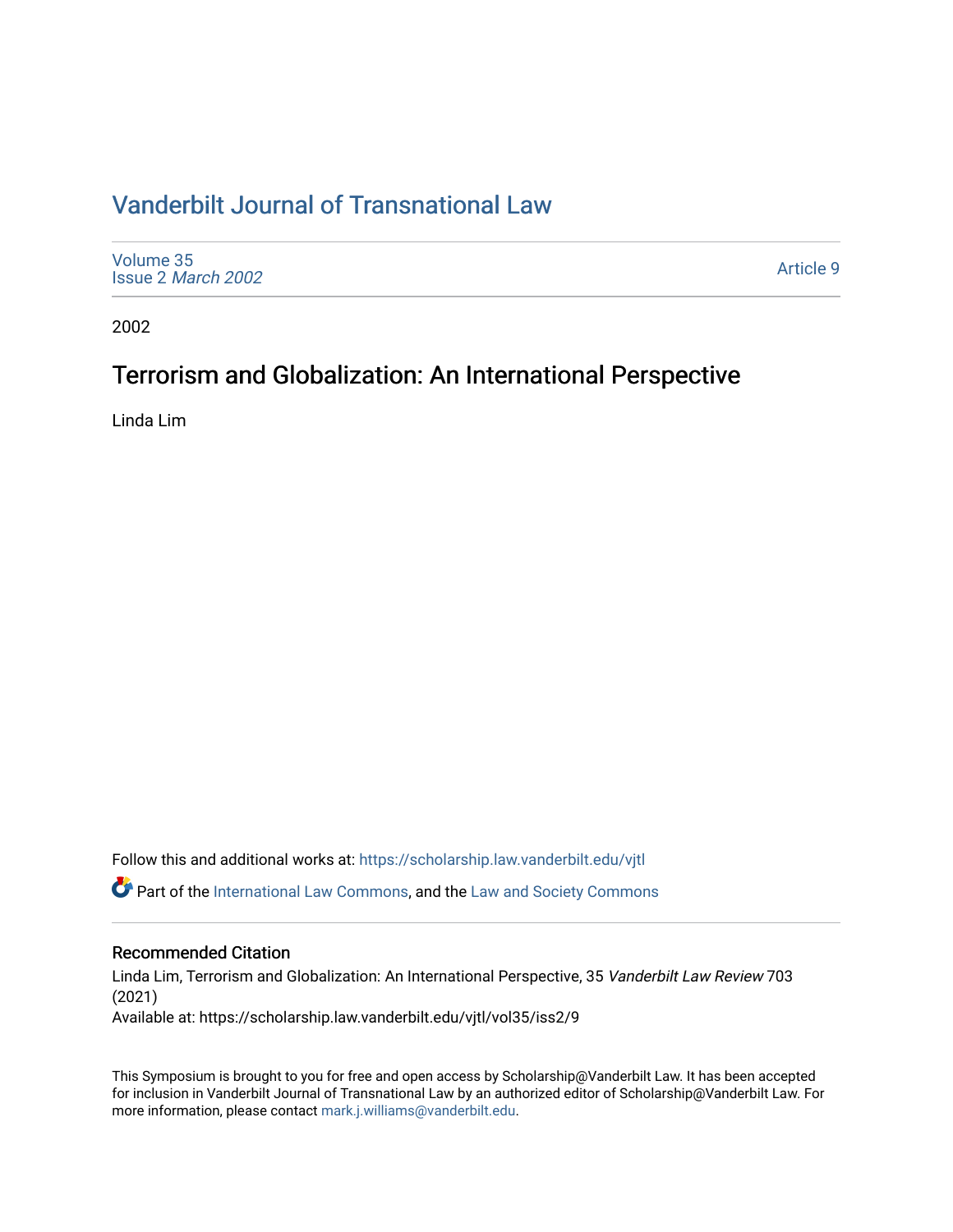# **Keynote Address: Terrorism and Globalization: An International Perspective**

#### *Linda Lim\**

My talk today will address two questions: first, what has terrorism to do with globalization; and second, what have corporations, and corporate governance, to do with peace.

#### TERRORISM AND GLOBALIZATION

The answer to the first question is easy. Terrorism has little or nothing to do with globalization, just as it has little or nothing to do with Islam. Most of the many varieties of terrorism that afflict and have long afflicted the world are responses not to global phenomena, but to intensely local ones. Examples include particularly ethnic, nationalist, and religious fault lines such as violence by Catholics and Protestants in Ireland; Basques in Spain; the Hindu Tamil Tigers in Sri Lanka; Kashmiris, Sikhs, and Hindu nationalists in India; the Aum cult in Japan; and Uighurs in Xinjiang, China.

The terrorists who attacked the World Trade Center on September 11 were also not making a statement against globalization, unlike the anti-globalization activist who leads French farmers in trashing McDonald's outlets there.<sup>1</sup> Rather, as far as can be discerned from the propaganda of the hijackers' assumed leader, Osama bin Laden, they were making a statement against, variously, the U.S. military presence in Saudi Arabia,<sup>2</sup> its insistence on continued bombing of and economic sanctions against Iraq, $3$  and its support of Israel against the Palestinians.<sup>4</sup> In my experience, and

Linda Yuen-Ching Lim holds degrees in economics from the University of Cambridge (B.A.), Yale University (M.A.), and the University of Michigan (Ph.D). She has taught at Swarthmore College, the National University of Singapore, and the University of Michigan, where she is Professor of Corporate Strategy and International Business and serves as Associate Director of the International Institute.

<sup>1.</sup> *French protesters lift blockade on McDonalds restaurant,* AGENCE FRANCE-PRESSE, Aug. 14, 2001, *available at* 2001 WL 24989996.

<sup>2.</sup> Jim Landers, *Al.Qaeda leader's videotaped statement urges Muslims to unite against the West,* DALLAS MORNING NEwS, Oct. 8, 2001, at **Al,** *available at* 2001 WL 28632264.

<sup>3.</sup> *Id.*

*<sup>4.</sup> Id.*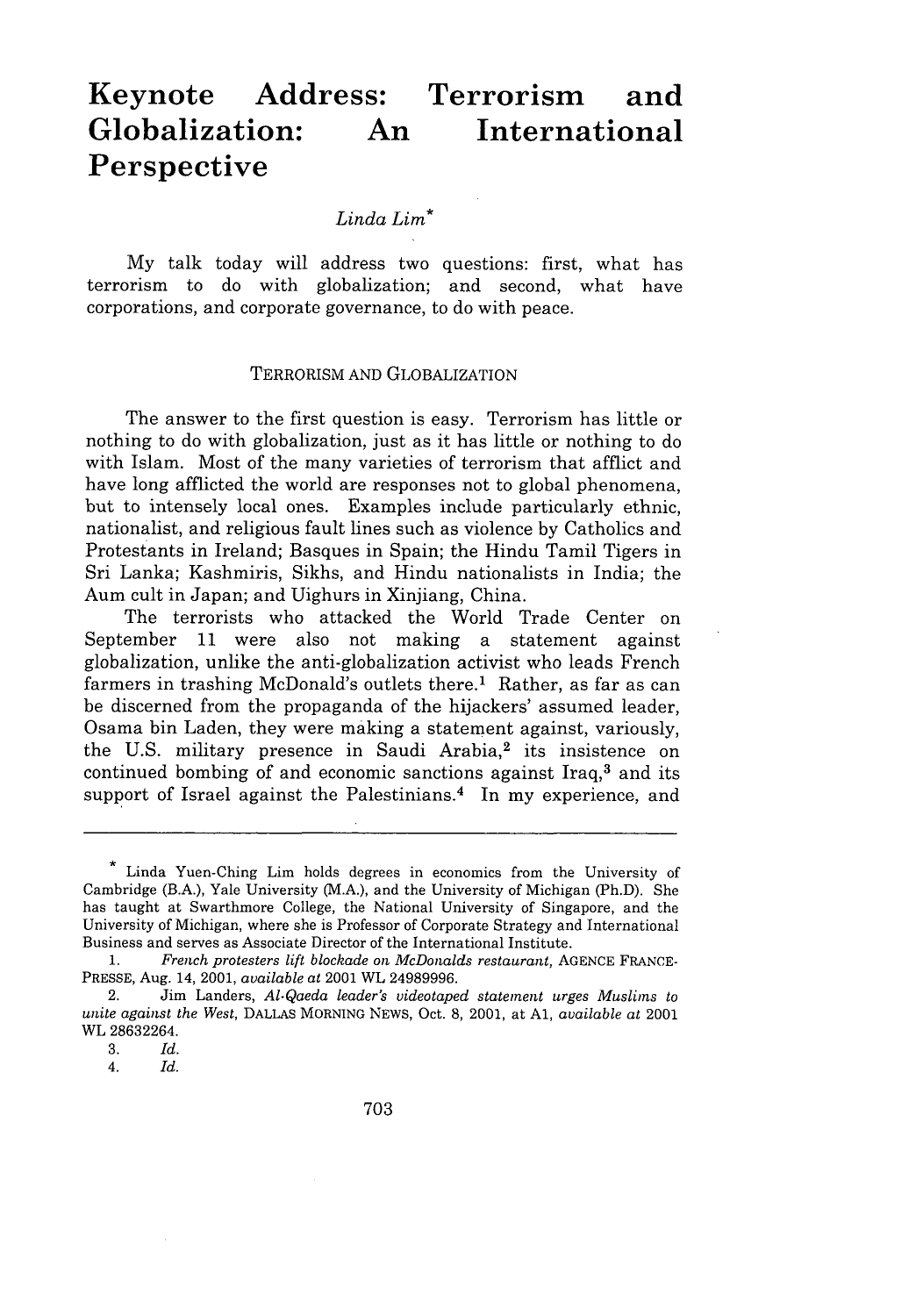from what I read, these same resentments are felt **by** most Muslims everywhere, who nonetheless condemn terrorism and recognize it to be counter to the teachings of Islam. On October 10, the sixty countries which belong to the Organization of the Islamic Conference (OIC), unambiguously declared of the September 11 attacks that "such deplorable terrorist acts' run counter to Islam's tolerant heavenly message of peace, harmony, tolerance, and respect among people .... Islam values human life and denounces the killing of innocent people."<sup>5</sup>

Islam itself is not against globalization, capitalism, the West, or the enfranchisement of women, contrary to what many editorialists in the Western press proclaim. 6 Rather, Islam was spread **by** globalization in earlier eras, including **by** Arab traders who ventured into Southeast Asia beginning in the fourteenth and fifteenth centuries.7 Islam has always been a religion of world trade and of world traders. The Prophet Mohammed's wife was herself a trader, whose market-derived wealth enabled him to concentrate his efforts on preaching and spreading the religion.8 And it was Muslim traders' control of the lucrative spice trade between South and Southeast Asia and Western Europe that motivated the European Age of Exploration, which has landed everyone here today.

Today, many of those throughout the Muslim world-one hundred thirty million each in India, Pakistan, and Bangladesh, two hundred million in Indonesia, perhaps another two hundred million in all of Africa, together outnumber Arab Muslims **by** almost three to one<sup>9</sup>—who share the above-mentioned grievances about U.S. foreign policy, are highly-educated, even Western-educated professionals and business executives.10 These highly-educated Muslims study in U.S. MBA program and read the Quran online. The women among them work and occupy leadership positions in society.<sup>11</sup> Muslim women leaders include a past prime minister of Turkey, 12 a past president of

9. See generally Mustafa Malik, *Islam in Europe: Quest for a paradigm*, MIDDLE E. POL'Y, June 2001, *available at* 2001 WL 23223494.

10. Akbar Ahmed, *Ibn Kheldun's understanding of civilizations and the dilemmas of Islam and the west today,* MIDDLE E. J., Winter 2002, at 20.

11. Jane I. Smith, *Women in Islam,* CHRISTIAN CENTURY, Jan. 30, 2002, at 26, *available at* 2002 WL 9378211.

12. Michael L. Tan, *In her* own *right,* PHILIPPINE DAILY INQUIRER, Feb. 13, 2001, at 9, *available at* 2001 WL 3281926.

<sup>5.</sup> Final Communique of the Ninth Extraordinary Session of the Islamic Conference of Foreign Ministers, Oct. 10, 2001, *available* at http://www.oicoci.org/english/fm/All%20Download/frmex9.htm.

<sup>6.</sup> C. Rammanohar Reddy, Editorial, *Ways of Seeing,* HINDU, Sept. 15, 2001, *available* at 2001 WL 26239863.

<sup>7.</sup> Don Lattin, *Islam a religion whose diversity reflects long history*, S.F. CHRON., Sept. 23, 2001, at A4.

<sup>8.</sup> Mitchell Bard, *Muhammed*, Jewish Virtual Library, at http://www.usisrael.org/jsource/biography/Muhammed.html.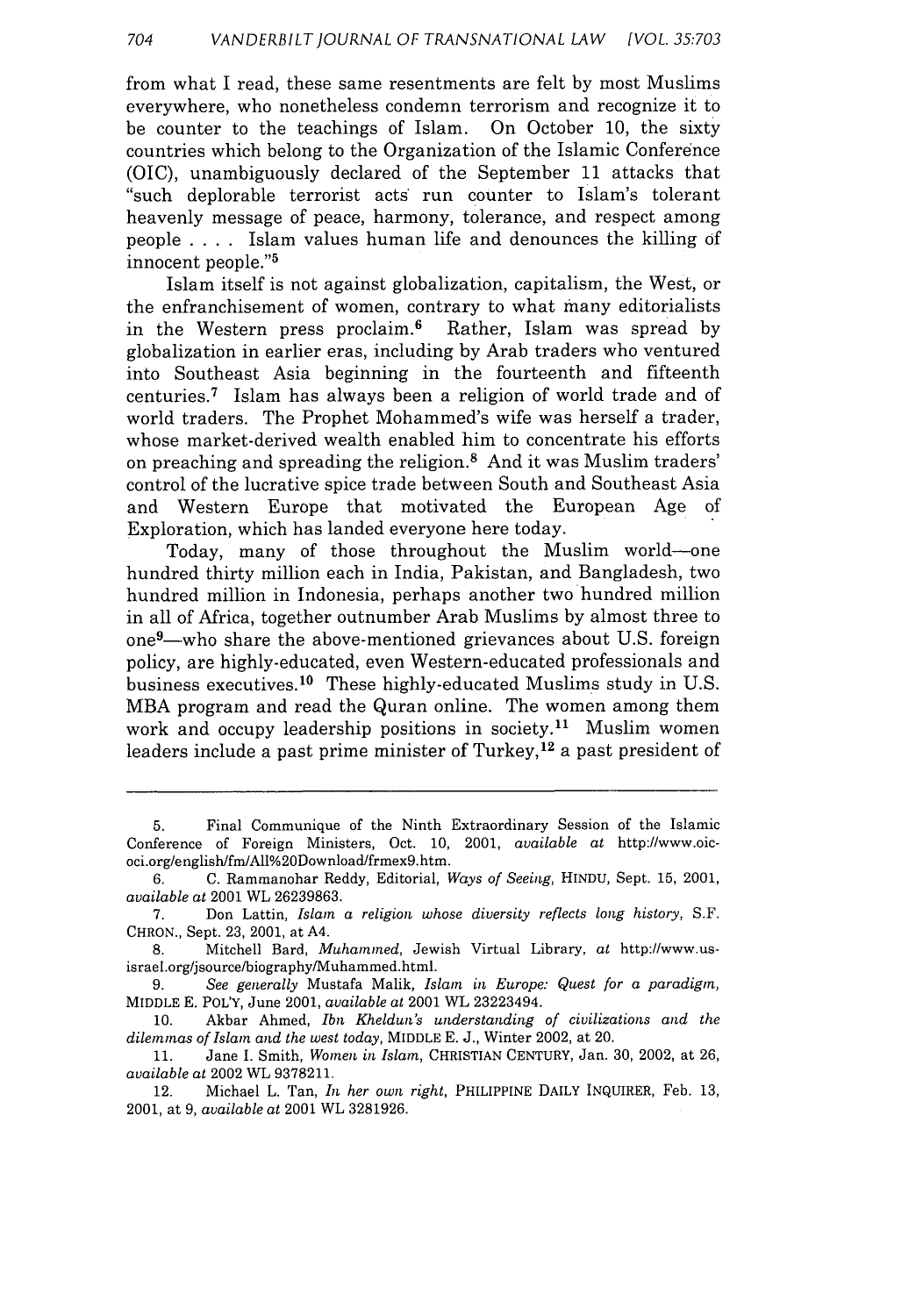Pakistan,<sup>13</sup> the current and past presidents of Bangladesh,<sup>14</sup> and the current president of Indonesia.<sup>15</sup> In Malaysia today—where nearly two-thirds of all Muslim college students are women<sup>16</sup>—the Governor of the Central Bank, the Solicitor-General are Muslim women, as is the Minister of Trade and Industry, who is the most senior cabinet minister besides the prime minister and a tireless promoter of foreign investment, are all Muslim. This is a record of female political and economic leadership that Western countries individually and collectively cannot match.

Most of the activists in the so-called "backlash against globalization" that has been played out, often violently, around international economic fora in recent years have been Westerners, not Muslims. It would be as inaccurate to say of their much more frequent and populous protests that "the West" is against globalization, as it would be to say of the World Trade Center terrorism that Muslims are against world trade.

The mass anti-U.S. demonstrations in numerous Muslim countries, from Pakistan to Indonesia, since the bombing of Afghanistan began are demonstrations against the bombing, and not in support of Osama bin Laden or the World Trade Center terrorism, or against globalization. In Malaysia, modernist Prime Minister Dr. Mahathir condemned the bombing-and called for a solution to the Palestinian problem-even as he was arresting members of the conservative Islamic opposition party for supposed militant activities. 17 Not only Muslims, but many non-Muslim Asians, disapprove of the bombing of Afghanistan.<sup>18</sup> This is evidenced by public protests, opinion polls, and media commentary in all languages, including English, the language of the Westernized business and professional elite. In China, the government clamped down on the virulent anti-American sentiments being expressed on websites post-September **11,19** and the APEC meeting's statement of support for a global war against terrorism conspicuously and deliberately failed to express support for the military action in

**16.** Chok Suat Ling, *Shame on you, boys,* **NEW** STRAITS TIMES, Aug. **7,** 2001, *available* at 2001 WL **22337472.**

**17.** Salim Osman, *KL adopts moderate Islam to dispel fears,* STRAITS **TIMES** (Singapore), Feb. **9,** 2002, *available* at 2002 WL 4326694.

**18.** *See, e.g., Wanita Gerakan condemns U.S. bombing of Afghanistan,* NEW STRAITS TIMES, Oct. **11,** 2001, *available at* 2001 WL 22345844 (quoting a spokeswoman of the largely ethnic Chinese (non-Muslim) Gerakan political party).

**19.** Shai Oster, *Bracing for War: Serves You Right,* AsIAWEEK, Sept. **28,** 2001, *available at* 2001 WL **7832666.**

**<sup>13.</sup>** *Id.*

<sup>14.</sup> *Id.*

**<sup>15.</sup>** *Id.*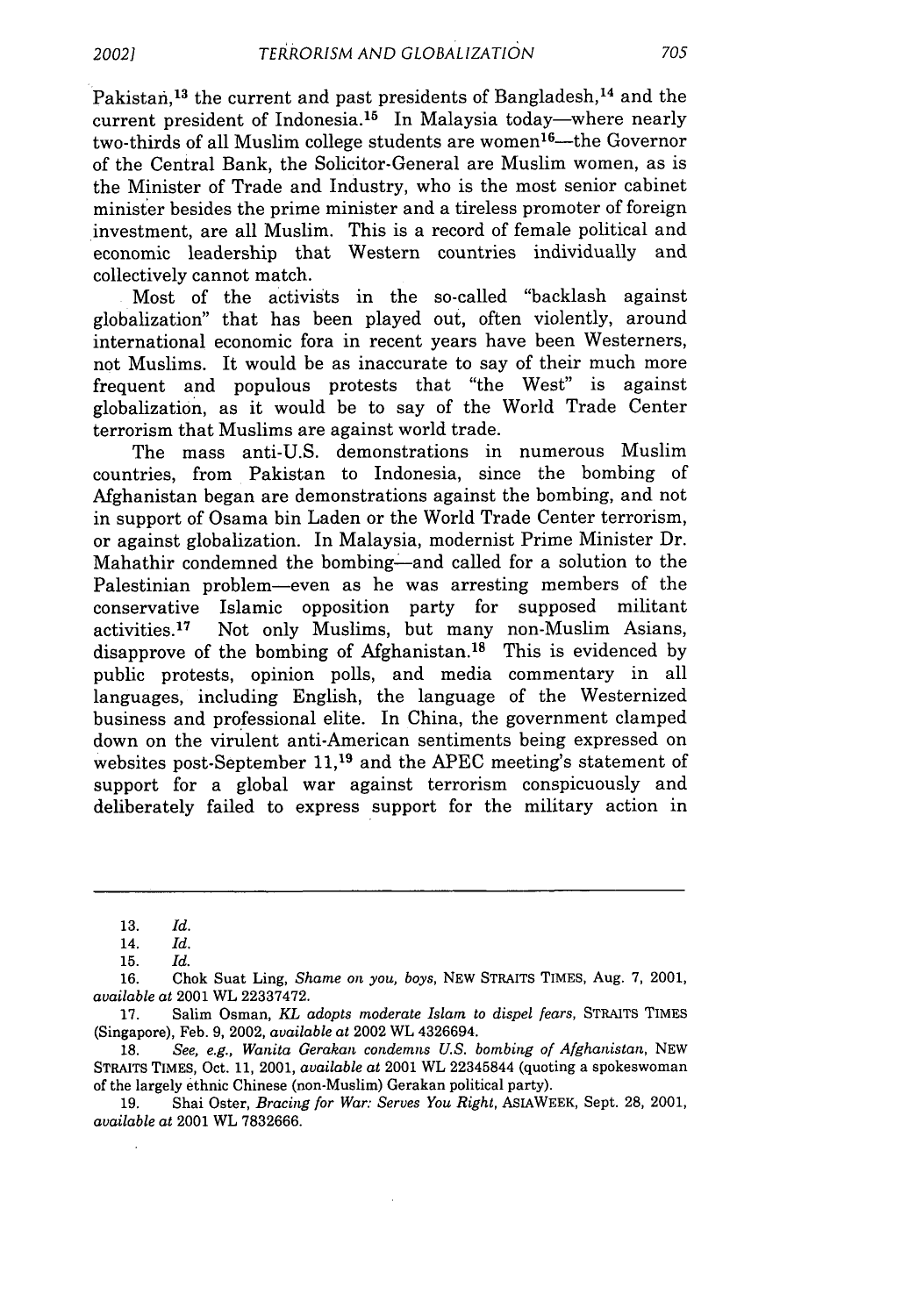Afghanistan.<sup>20</sup> It is reported that Chinese officials at the APEC meeting privately voiced their determination to strengthen their own military capabilities so that "we will never become another Afghanistan that a sole superpower can just fly over and bomb because they think we are harboring terrorists—or for whatever reason."<sup>21</sup>

Even my mother, in tightly-controlled and staunchly pro-U.S. Singapore, has said repeatedly that Bush should not appear so "vengeful" on television, as "it will only stir up the Muslims" against the United States, and against Singapore for supporting it. The bombing of Afghanistan has certainly destabilized a wide swath of the previously pro-Western Muslim world, including Singapore's neighbors. A recent political risk ranking lists Singapore, which typically ranks as the least risky country in Asia, as now the second most risky country in East Asia after Indonesia. <sup>22</sup>

If terrorism is not a backlash against globalization, it may nonetheless hold back globalization, by increasing the costs of international trade, travel, transportation, and capital flows because of the need for heightened security and insurance, and higher risk premia on capital. International travelers and investors, particularly from Western countries, are likely to be reluctant to travel to and invest in Muslim countries, and even to trade with them longdistance, given the current phobia about what might be lurking in mail and shipments from these countries. In Kelantan, a Malaysian state long ruled by the Islamic opposition party, a textile factory which sends eighty-five percent of its output to the United States claims that its usual buyers have suddenly become more picky about the quality of their product.<sup>23</sup> Pakistan has already experienced a forty percent drop in its textile export sales to the United States-its largest market for its largest export<sup>24</sup>—and Indonesian garment export manufacturers report order cancellations due to the country's poor international political image following widely-televised post-September 11 demonstrations.<sup>25</sup> A reported ten thousand garments workers have already lost their jobs.<sup>26</sup> China reportedly refused to

**26.** *Id.*

<sup>20.</sup> **APEC** Economic Leaders' Declaration, *Meeting New Challenges in a New Century,* 2, **3,** *available* at www.apecsec.org.sg.

<sup>21.</sup> Personal communication to Author.

<sup>22.</sup> Conrad Raj, *Singapore's delicate balancing act,* Bus. TIMES (Singapore), Mar. **10,** 2001, at **5.**

**<sup>23.</sup>** Sanswon Suh, *The Price of Anger,* ASIAWEEK, Oct. 12, 2001, *available at* 2001 WL **7832840.**

<sup>24.</sup> Paul Blustein, *US Seeks to Lower Duties to Pakistan,* WASH. **POST,** Oct. **30,** 2001, at **El.**

**<sup>25.</sup>** *See generally* Vincent Lingga, *Media distortion hurts Indonesia's image,* JAKARTA **POST,** Nov. 2, 2001, at **3,** *available at* 2001 WL **29355775.**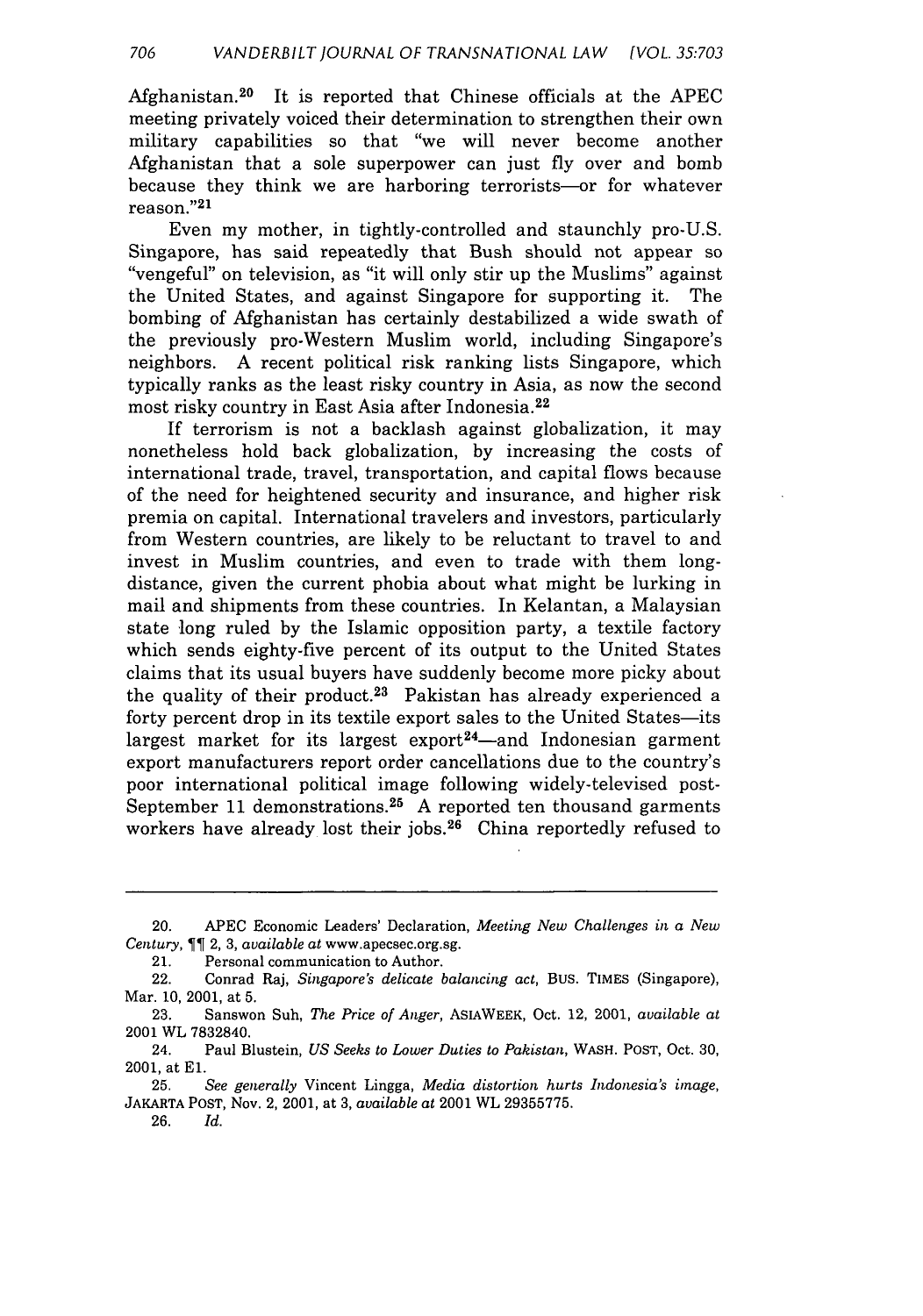issue visas to Middle Eastern businessmen bound for an international trade fair in Guangzhou.<sup>27</sup>

In a speech on October 24, 2001, Federal Reserve Chairman Alan Greenspan said the following: "Fear of terrorist acts **...** has the potential to induce disengagement from [wealth-generating] activities, both domestic and cross-border. If we allow terrorism to undermine our freedom of action, we could reverse at least past of the palpable gains achieved by post-war globalization."28

This would be a pity, since globalization has brought such substantial economic benefits to the developing world, as detailed in my recent publication for the International Labor Organization on "The Globalization Debate."<sup>29</sup> As international trade and investment increased in developing countries over the last two decades, so did economic growth in all geographical regions.<sup>30</sup> During this period, the most globalized developing countries, in East and Southeast Asia, grew the most rapidly, while the least globalized, in the Middle East and Africa, grew the least.<sup>31</sup> All developing regions grew more rapidly than developed countries--which grew more slowlynarrowing the income gap between rich and poor countries, but increasing the gap among poor countries. $32$  Poverty rates fell in all regions except the transition economies of Eastern Europe and Central Asia, where they increased.<sup>33</sup> Poverty rolls fell most dramatically in the most globalized region, East and Southeast Asia, by 174 million people in only eight years, or from twenty-eight percent of the population in 1990 to fifteen percent in 1998, the worst year of the financial crisis.<sup>34</sup> Wages and labor standards improved in globalizing countries, with multinationals and export-oriented firms paying wages substantially higher-in the poorer countries, as much as three to five times higher—than local norms.<sup>35</sup>

Not surprisingly, given this record, the world community appears to be rallying to support globalization more strongly, as a

31. *Id.*

32. *Id.*

33. Christian E. Weller & Adam Hersh, *Free markets and poverty, AM.* PROSPECT, Jan. 1, 2002, at A13, *available at* 2002 WL 7761244.

34. *See generally* LIM, *supra* note 29.

**<sup>27.</sup>** Tom Mitchell, *Zhu confident terror will not derail the economy,* **S.** CHINA MORNING POST, Oct. 16, 2001, at 4, *available* at 2001 WL 27818716 (documenting reports of visa denials by Chinese officials).

<sup>28.</sup> Alan Greenspan, Globalization, Speech at The Institute for International Economics' First Annual Stanros S. Niarchos Lecture, Oct. 24, 2001, *available at* http://www.iie.com/papers/greenspanlOOl.htm.

<sup>29.</sup> *See* LINDA Y.C. LIM, THE GLOBALIZATION DEBATE: ISSUES AND CHALLENGES (2001).

<sup>30.</sup> *Developing Countries Must Be Given Greater Opportunities to Participate in International Trade, Warns FAO Director-General Jacques Diouf,* ASCRIBE NEWS, Feb. 8, 2002, *available at* 2002 WL 5800715.

<sup>35.</sup> *See generally id.*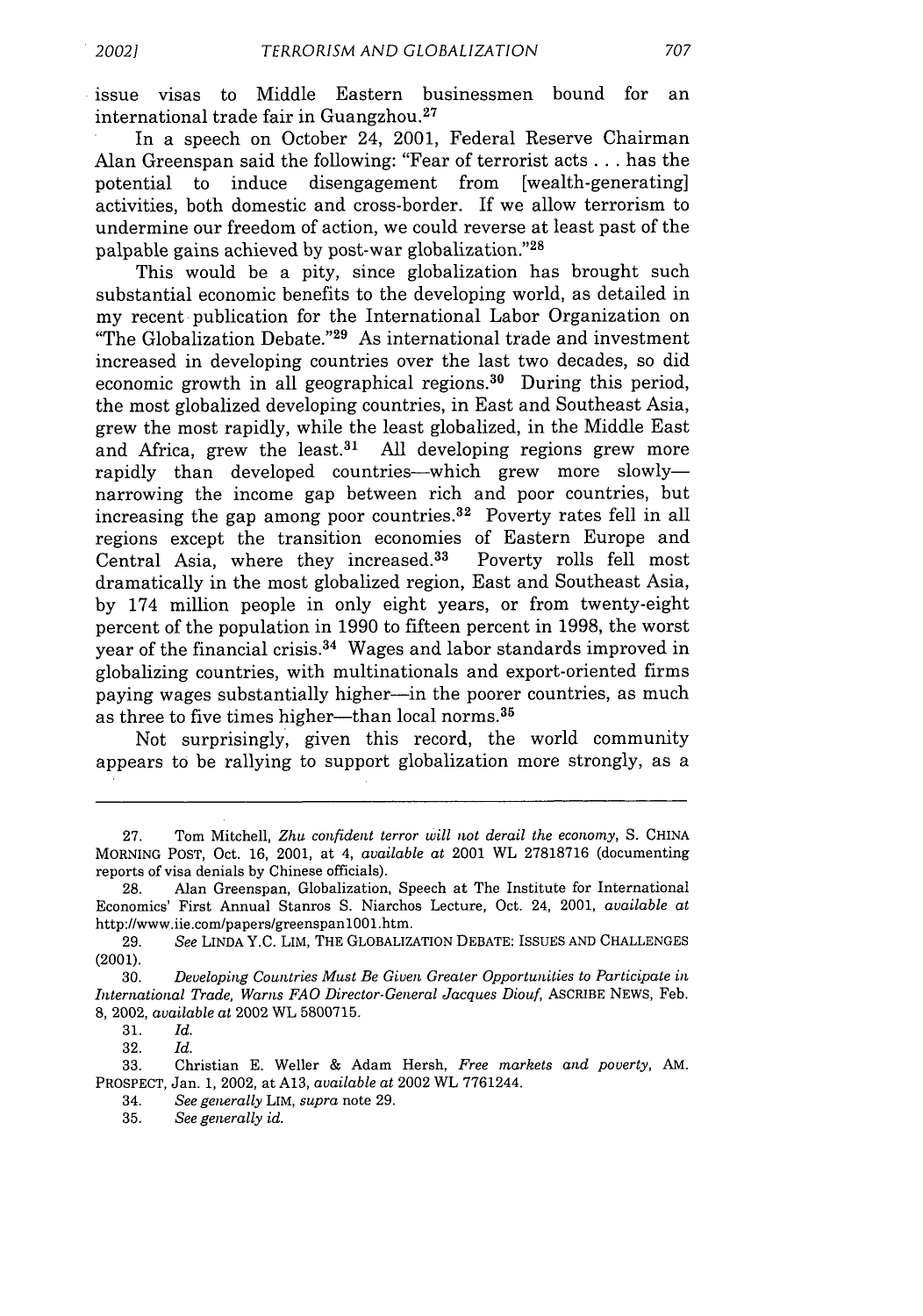potential weapon in the war against terrorism. Since September 11, the United States has bilaterally liberalized trade with Jordan and Indonesia, both Muslim countries, and is under pressure to follow the European Union in lowering barriers to the import of textiles from Pakistan.<sup>36</sup> Industrialized nations as a group may also be more willing to yield to the demands of a group of developing countries led **by** India, and including Pakistan, Malaysia, and Indonesia. This group asks that the promised Uruguay round of liberalization of trade in textiles and agriculture be implemented before a new round is launched, and that proposals to link labor and environmental standards to market access be dropped. $37$  Industrialized countries have long recognized that their trade policies are biased against developing countries, but in the past have been too beholden to domestic politics and special interests to change them. The need to maintain the international anti-terror coalition is not, however, strong enough to resist the steel lobby's demand for protection, to which the Bush Administration has already acceded.<sup>38</sup>

Nonetheless, there is general agreement that the terror attacks made the WTO agenda-setting meeting in Doha, Qatar, more critical than ever before. $39$  There is a historical echo here, in that the WTO's predecessor, GATT, together with the IMF and World Bank, were all launched in the late 1940s as collective institutional efforts to prevent a recurrence of the global economic policies and conditions that led to the Great Depression of the 1930s, hyperinflation in Germany, and the Second World War.<sup>40</sup>

#### GLOBAL CORPORATIONS, CORPORATE GOVERNANCE, AND SUSTAINABLE PEACE

This brings me to the second question: what do corporations, especially global corporations, have to do with sustainable peace? Corporations are, of course, the primary actors in globalization, which, in turn, is a process primarily driven by market forces—the aggregation of individual, voluntary acts by consumers, savers, and investors. Well-managed, well-governed corporate wealth-creating

<sup>36.</sup> Sue Kirchhoff, *Antiterror fight turns to textiles, easing way for ally Pakistan's products may rile U.S. firms,* BOSTON GLOBE, Oct. 14, 2001, at **D1.**

<sup>37.</sup> Chris Kraul & Evelyn Iritani, *India, Other Nations Threaten to Block New Trade Talk Round,* L.A. TIMES, Sept. 2, 2001, at A12.

<sup>38.</sup> Carl Mortishead, *Is America building up for a trade war over steel imports?,* TIMES (London), Oct. 24, 2001, at 22.

<sup>39.</sup> Murray Hiebert, *Violence is Out of Fashion,* FAR E. ECON. REV., Nov. 15, 2001, at 26, *available at* 2001 WL-FEER 24083026.

<sup>40.</sup> *See generally* Michael P. Ryan et al., *From International Trade to International Economic Law: International Governmental Organization Knowledge Management for Multilateral Trade Lamaking,* 15 AM. U. INT'L L. REV. 1347 (2000).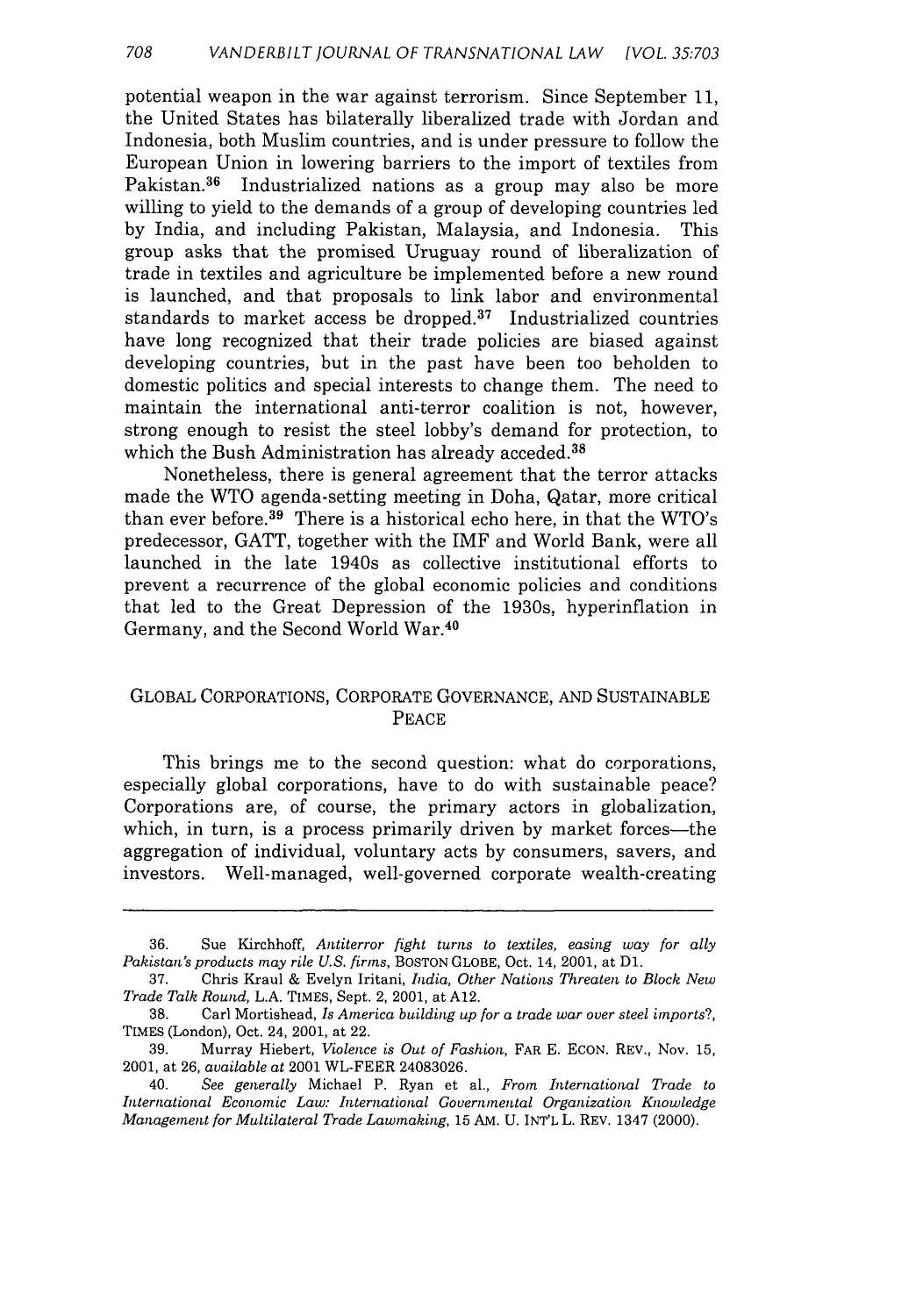activity brings about prosperity and higher living standards for people throughout the world, including those in developing countries. This, in turn, combats the poverty that breeds unrest, and encourages prosperity, which ensures peace.

A corporation's prosperity-enhancing role is even more important today, where there is a need to distinguish between the unpopular acts of a government and the popular wealth-creating activities of private companies from the same country. In Muslim Malaysia and Indonesia, for example, the complex cases of Freeport in Irian Jaya and Exxon in Aceh aside, there have never been protests against U.S. corporations, to which workers have always eagerly flocked for high-paying jobs. Even in today's highly-charged and volatile atmosphere, demonstrations are targeted only at-U.S. embassies, the symbols of state power, not at the U.S. companies where many Muslims work. There are no boycotts of U.S. products, and everyone freely watches U.S. television-which may be part of the problem-and embraces U.S. popular culture. This occurs even as they complain about U.S. arrogance—in Asia, especially after the recent financial crisis-and belligerence-since the bombing of Afghanistan. There are no violent attacks on McDonald's outlets like there are in France.

This, then, is the role I see for corporations, and especially U.S. corporations, in promoting peace today. Do not retreat from globalization-it is the reason the United States is welcomed, or at least tolerated, rather than hated, in the developing world. Stay engaged, including in Muslim countries, so that the United States can help to narrow the gap between rich and poor, West and East, North and South. Make it clear that economic prosperity and social progress in other countries is necessary for U.S. prosperity and progress, and that the United States is not out to "contain" or "dominate" China, Islam, or anyone else. It may be difficult to convince others of a lack of hegemonic ambition where U.S. corporations are much more efficient and competitive than foreign ones, and may therefore "crush" those corporations or "take them over." U.S. citizens should not brag and should avoid the temptation to form alliances with unpopular local autocrats and their family members for monopolistic gain, which can come back to haunt when democracy finally comes, as in Indonesia, or can make the United States a target for hatred, as in the Middle East and Pakistan. Imagine the United States as a genuine "global citizen" in a "borderless" world. Make sure that people understand that these are the values of U.S. corporations.

Good corporate governance enters the picture in a number of ways. In Asia, the assumption since the 1997-98 financial crisis is that Western companies can spur good corporate governance in inefficient local business systems beset by corruption and "crony capitalism" by providing both competition and role models of good